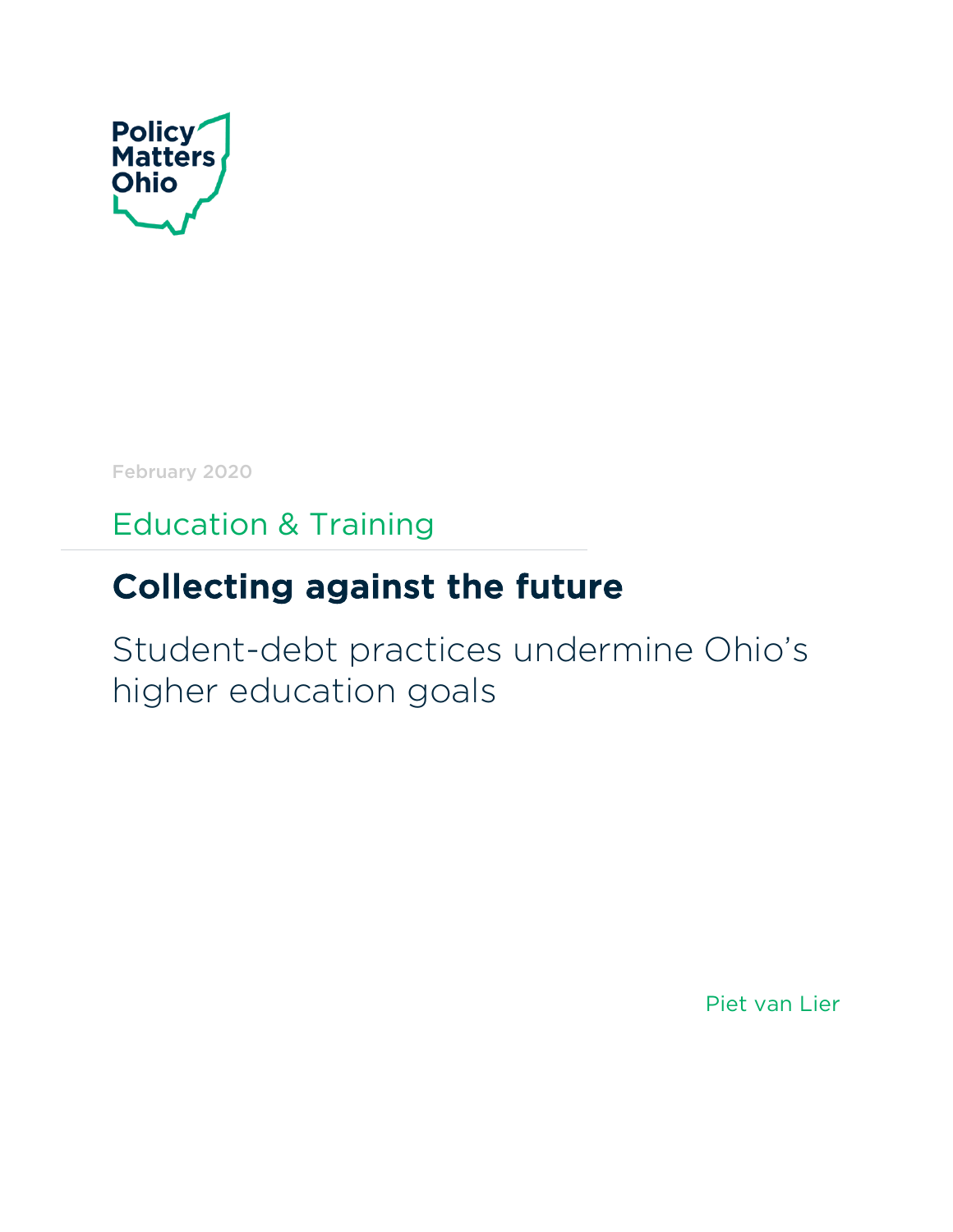### **Executive summary**

Education and training beyond high school matter today more than ever, preparing students to contribute to their communities, allowing them to lead healthier and more productive lives, and strengthening the economy. In today's economy, higher education is increasingly important for those seeking jobs that pay a living wage.

Unfortunately, many Ohio policies work against the state's goal that by 2025, 65% of Ohioans aged 25 to 64 will have a degree, certificate, or other postsecondary workforce credential of value. Among the barriers are weak state funding for public colleges and universities and insufficient, poorly structured need-based aid.

#### Certifying debt to the Attorney General

Another barrier is state law requiring public higher-education institutions to certify student debt to the Ohio Attorney General's Office (AGO) for collection. Debts include not only unpaid tuition, but library and lab fees, fines for non-payment, parking fines, and other fees not directly related to tuition. These practices are separate from loans students have taken to pay for school, which are generally owed to the federal government or other third-party lenders, and do not result in transcript withholding.

Debt that keeps a student from staying in school can start relatively small, although interest, fines, and fees can make the amounts balloon over time. In addition to late fees and fines at the school level, the AGO's collections commission rate is generally 10%. The AGO pays debt collectors 21% on a contingency basis, and special counsel charges up to 33% depending on the type of debt. Unlike for most debt in Ohio, state law allows the AGO to add collection fees on top of debt owed, which can saddle students with even more to pay back. This practice, rare among states, means that every year lawyers and other third parties working for the AGO sue thousands of Ohio students for amounts that are often many times more than their original past-due accounts.

Meanwhile, the state's public schools bar registration and withhold transcripts when students owe them money, making it harder for students to settle their accounts and reenroll.

#### Ending educational aspirations

Together, these state and school policies can permanently end students' educational aspirations and trap them in low-wage jobs. Students generally cannot re-enroll if they have unpaid debts to the school. Debts that have been sent to the AGO accrue additional fees and are harder to pull back to the school for quick resolution that allows for timely re-enrollment. At the same time, a student's plan to continue their education or get higher-paying jobs can be effectively halted by the inability to access a transcript. The students clearly suffer, but so do the economies of Ohio's communities and the state as a whole.

#### Data show disparate impact

Our analysis found that these policies are more likely to present barriers for students attending the state's two-year community colleges, which enroll more people who historically have had less access to postsecondary education, including Black and Latinx students, older students, and first-generation students. The number of debts per student is higher at two-year schools than it is at four-year schools.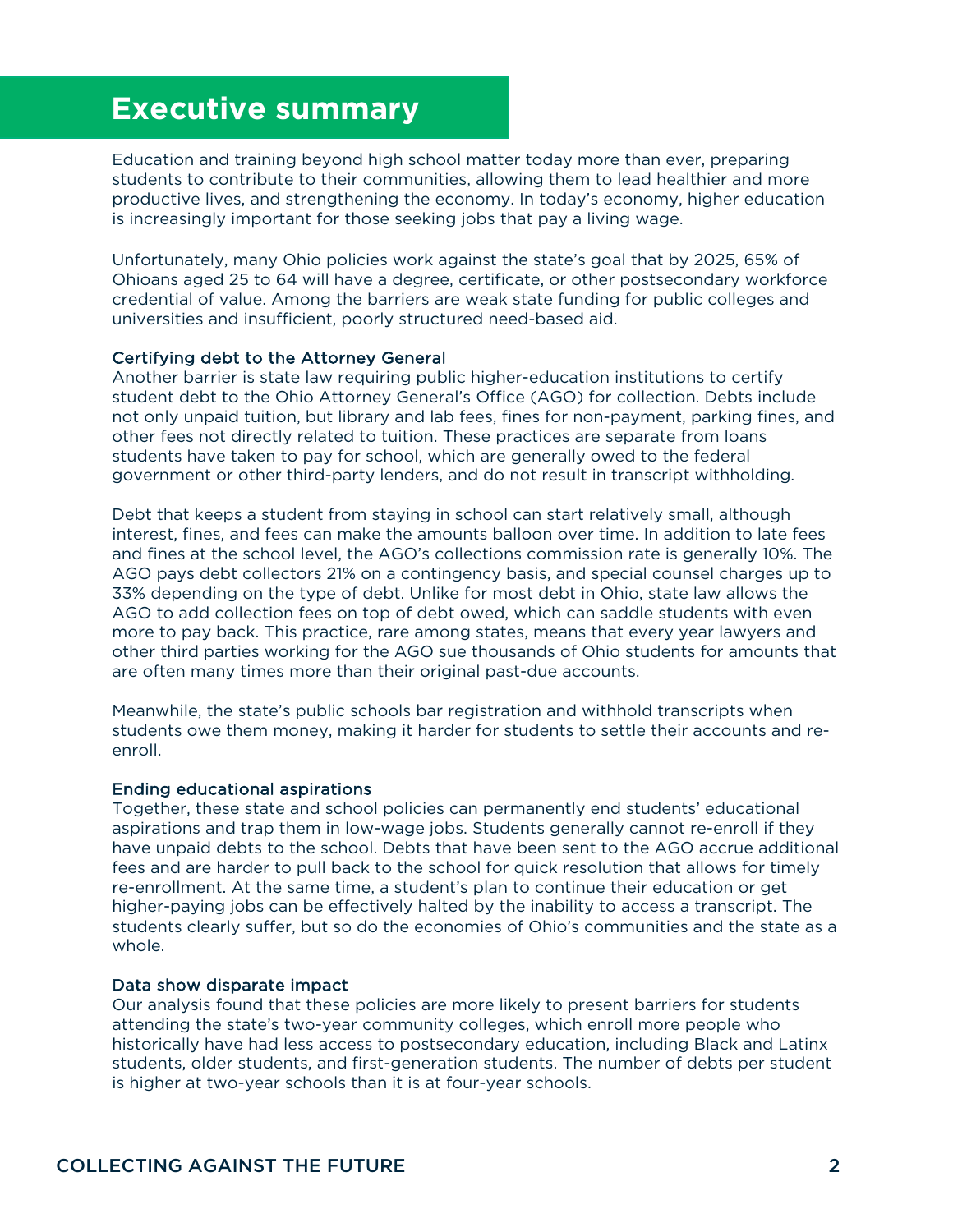Three universities are outliers among Ohio's four-year schools. The average value of active debt accounts certified to the AGO by Ohio's only public historically Black university, Central State, is substantially higher than at other Ohio schools, both two- and four-year. Central State, Shawnee State University and the University of Toledo also have higher numbers of certified accounts per enrolled student than other four-year schools. The reasons for these disparities are complex and require further study.

#### Promising practices

A number of Ohio colleges and universities have piloted or implemented programs to reenroll students who owe money to the schools. The programs generally involve debt forgiveness, advising, tutoring, and other assistance and incentives. These programs report that tuition paid from returning students exceeds amounts of debt forgiven by the schools. Rather than carrying debt and holding hostage the transcripts and futures of students, these programs represent a solution that benefits everyone.

#### Recommendations

Ohio lawmakers should begin by doing a better job of funding higher education, primarily by boosting support for the State Share of Instruction and the Ohio College Opportunity Grant, and restructuring the latter as a first-dollar award to better meet the needs of lowincome students, particularly those attending community colleges and lower-cost fouryear schools.

Reducing the barriers Ohioans face as they seek postsecondary education is an area of interest for Ohio Governor Mike DeWine. A representative of his office noted that the administration is engaging with education stakeholder groups on issues including student debt.

#### As the governor's team and other state policymakers seek to address the problems created by current state law regarding student-debt collection and school-level practices on transcript withholding, they should:

- Require the AGO to collect demographic data to better understand the impact of debt-collection practices. This will allow policymakers and schools to target relief to those who most need it.
- Eliminate the law requiring schools to send debt to the AGO, allowing schools more time to collect debt on their own or institute debt-forgiveness and re-enrollment initiatives.
- Encourage and incentivize the kind of promising school-level practices that focus on debt-forgiveness, individual support, re-enrollment and degree completion described in this report.
- Eliminate fees and penalties related to student debt or at least take fines and fees out of amounts collected for past-due accounts, rather than charging individuals on top of the amounts they owe.
- Consider banning transcript withholding or require schools to issue transcripts for classes for which students have paid in full.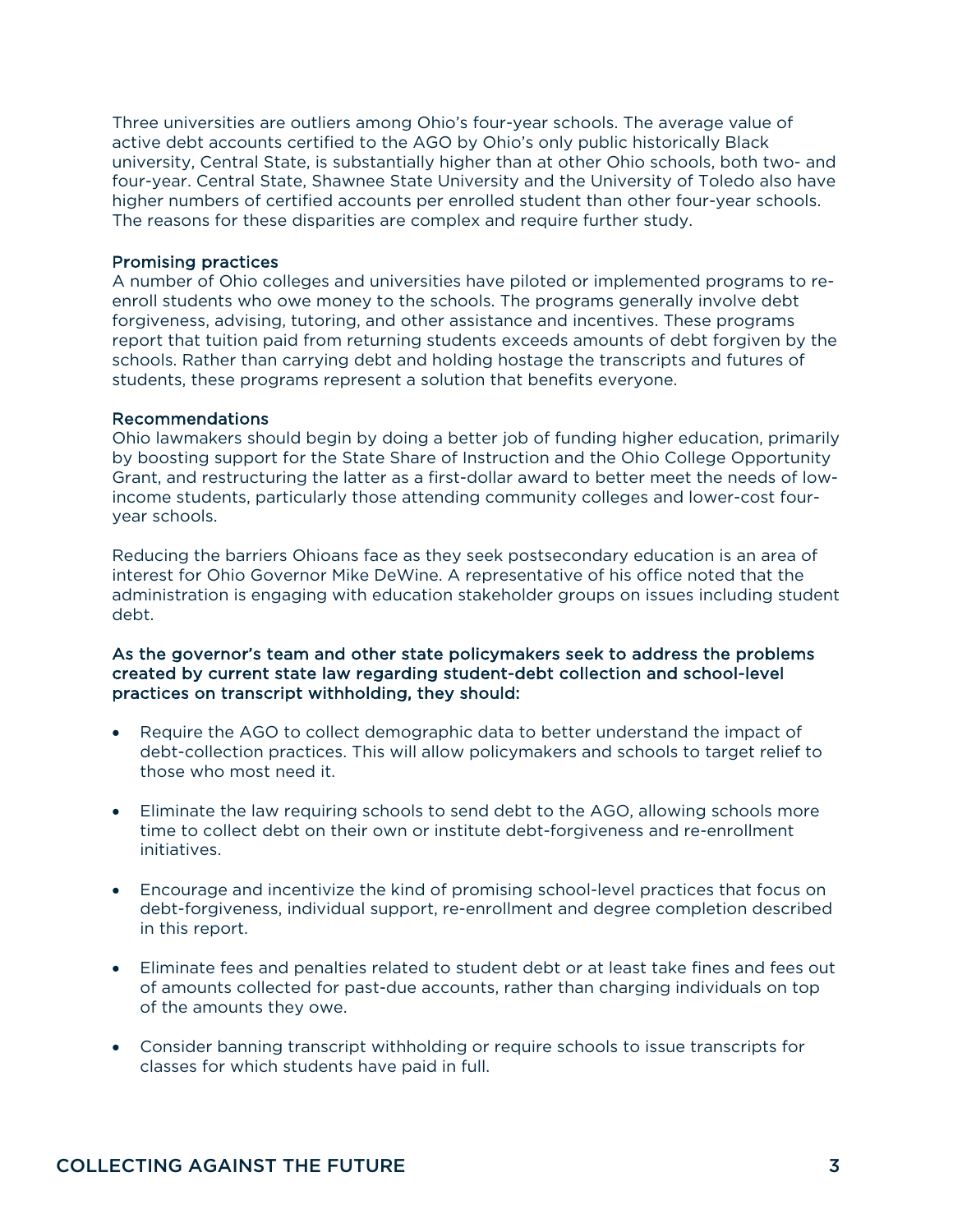### **Title of Section Introduction**

Education and training beyond high school matter today more than ever, preparing students to contribute to their communities, allowing them to lead healthier and more productive lives, and strengthening the economy. In today's economy, higher education is increasingly important for those seeking jobs that pay a living wage.

That's why the Ohio Department of Higher Education set a goal that by 2025, 65% of Ohioans aged 25 to 64 will have a degree, certificate, or other postsecondary workforce credential of value.<sup>1</sup> In 2017, 44.6% of Ohioans had attained this level of education.<sup>2</sup> Another Ohio initiative established a goal to increase the proportion of adults over age 25 enrolled in public higher education from the current rate of 27% to at least 40% by 2025. $^3$ 

Unfortunately, many policies in our state work against this ambitious goal. In previous research, Policy Matters Ohio has documented, for example, the falling level of public support in Ohio for public higher education institutions as well as inadequate and poorly structured needbased aid provided by the state for low-income students. <sup>4</sup> These inadequacies are exacerbated at two-year campuses, which serve a higher proportion of Black and Latinx students than their fouryear counterparts, and at Central State University, Ohio's only public historically Black university. 5

Another barrier for many Ohio students is a state law that requires public colleges and universities to certify student debt to the Ohio Attorney General's Office (AGO) for collection. Every year, lawyers

#### Key Findings

**Ohio law and school practices impose barriers and block education goals**

- State law requiring public colleges and universities to certify student debt to the Ohio Attorney General results in collections against thousands of students each year.
- Fines, interest and collection fees make debt balloon over time, ending students' educational aspirations and trapping Ohioans in low-wage jobs.
- This disproportionately impacts students at twoyear colleges, which are more affordable than fouryears and serve higher proportions of Black, Latinx, first-generation, part-time and older students.
- State policy makes it hard for schools to forgive debt and re-enroll students who can't afford to pay past bills.
- Schools compound the negative impact by withholding transcripts and barring registration for students with debt.

<sup>&</sup>lt;sup>1</sup> See Ohio Department of Education, "Attainment Goal 2025" at **ohiohighered.org/attainment** 

<sup>2</sup> DC 0.0112 Deptember 2012 Deptember 2012 of 2012 Deptember 2012 Deptember 2012 Deptember 2017, 5% of Ohioans had a credential, 9.9% an associate degree, 18.8% a bachelor's degree, and 10.9% a graduate or professional degr

s see "Finish Your Future: Ohio's Adult Learner Initiative" at <u>ohiohighered.org/FFYF</u><br><sup>4</sup> The decreasing value of Ohio's State Share of Instruction, adjusted for inflation, is documented in "Ohio underfunds public college universities" at https://bit.ly/2KGo9Kh and the shortcomings of the Ohio College Opportunity Grant are described in "Ohio need-based aid falls short" at https://bit.ly/344ZYNI.

See Jackson, Victoria, "Building better need-based aid in Ohio," Policy Matters Ohio at https://bit.ly/34VLSxq.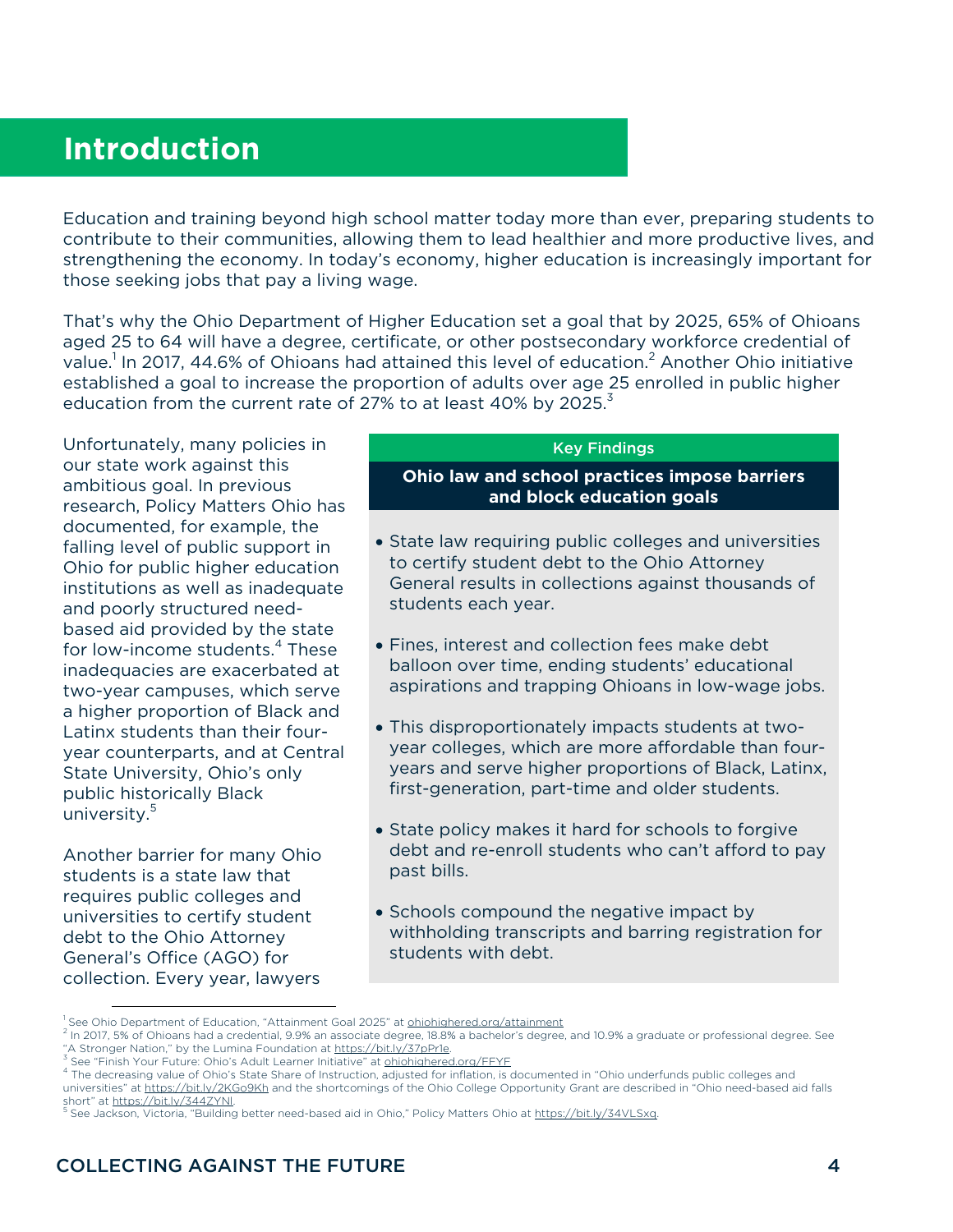and other third parties working for the Attorney General sue thousands of students and former students who owe Ohio's public colleges money for tuition, fines and other fees. Also getting in the way of our state's attainment goals are policies at the state's two- and four-year schools that bar registration and withhold transcripts when students owe money to the schools.

These policies can permanently end students' educational aspirations and trap them in a cycle of low-wage jobs. Students who stop out $<sup>6</sup>$  of school are generally unable to re-enroll if they have</sup> unpaid debts to the school. Debts that have been sent to the AGO accrue additional fees and are harder to pull back to the school for quick resolution that allows for timely re-enrollment. In addition to lawsuits and other collection efforts, by state law the AGO offsets state tax refunds administratively, further undermining the financial stability of lower-income Ohioans. The importance of access to transcripts cannot be overstated, as individuals' plans to continue their educations can be effectively halted, as can their access to higher-paying jobs that may require official transcripts. The individuals themselves clearly suffer, but so do the economies of Ohio's communities and the state as a whole.

# **Data show disparate impact**

Although the AGO does not collect demographic information on the student-debt accounts certified by higher education institutions, data provided by the AGO allow for a comparison of the amount of debt per student at two- and four-year public institutions in Ohio. Our analysis shows that these policies are more likely to present barriers for groups that historically had less access to postsecondary education, including Black and Latinx students, older students, and firstgeneration students. These categories of students make up a larger portion of students at twoyear colleges, and the number of debts per student is higher at two-year schools than it is at four-year schools.

While Ohio's punitive approach to student-debt collection is more likely to impact students at public two-year colleges, three schools are outliers among Ohio's four-year public colleges and universities. Most notably, the average value of active debt accounts certified to the AGO by Central State are substantially higher than at other Ohio schools, both two- and four-year. And Central State, Shawnee State University and the University of Toledo have higher numbers of certified accounts per enrolled student than other four-year schools. (See below for more information and Appendix for a summary of the data.)

#### Certifying Debt to the Attorney General

Ohio law requires the state's public colleges and universities to certify student debt to the AGO within a short period of time after payment from the student is due.<sup>7</sup> A review of institutional policies shows that not all may comply with the timeline laid out in Ohio Revised Code, but all do certify debt to the AGO for collection. Debts certified to the state include not only unpaid tuition, but library and lab fees, fines for non-payment, parking fines, and other fees not directly related

 $6$  The term "stop-out" implies the ability and intention to return and finish school. The more common "dropout" suggests no plan or desire to reenroll.

<sup>7</sup> According to Ohio Revised Code 131.02, "the amount shall be certified within the later of forty-five days after the amount is due or the tenth day after the beginning of the next academic semester, quarter, or other session following the session for which the payment is payable." http://codes.ohio.gov/orc/131.02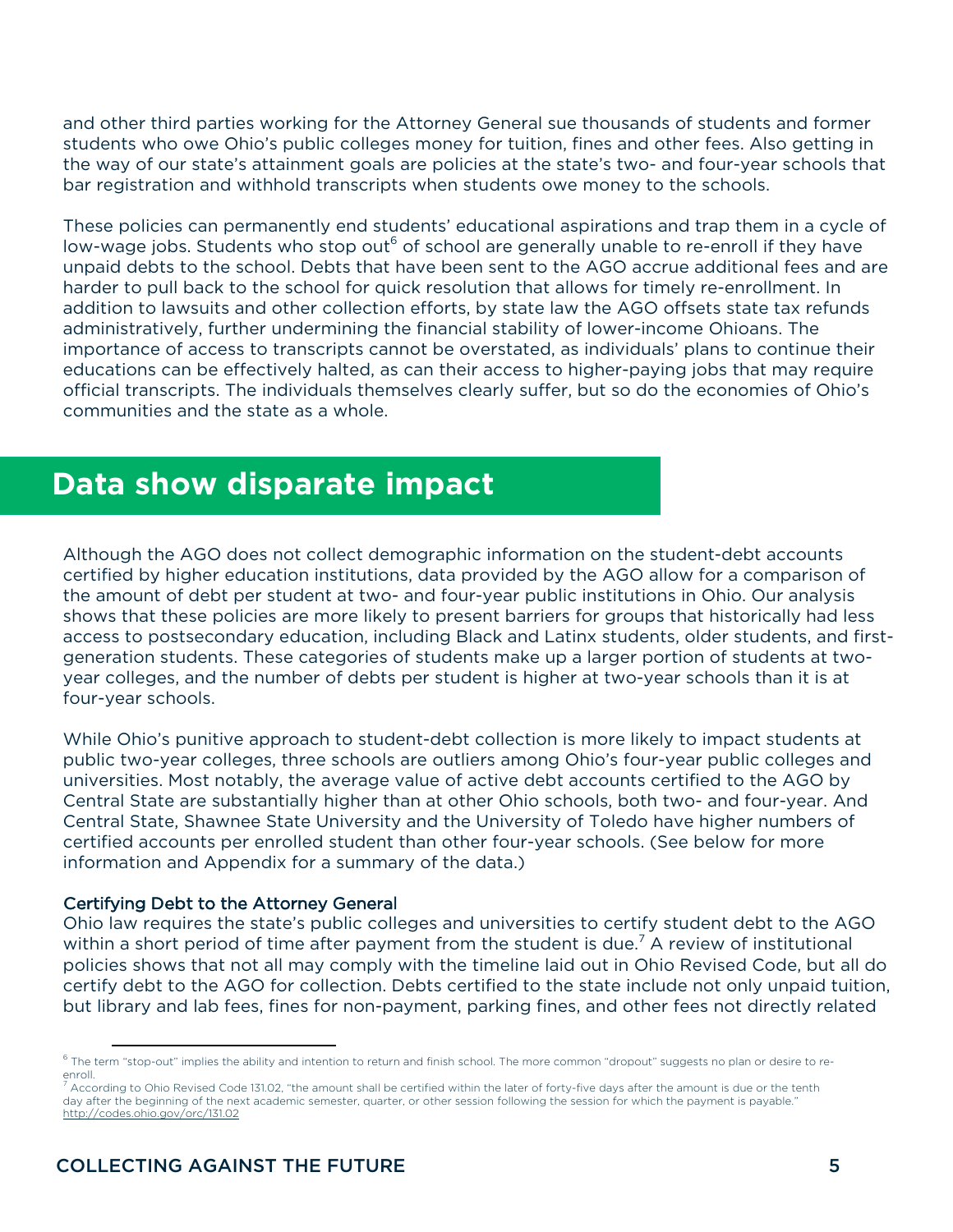to tuition. Debt that keeps a student from staying in school can often be relatively small at first, although interest, fines, and fees can make the amounts grow substantially over time.

Table 1 shows that 390,000 active accounts were open with the AGO during Fiscal Year 2019, with a value of more than \$735 million. Approximately 41,000 accounts were newly certified in 2019; most accounts date back years or decades because the law only allows unsatisfied debt claims to be canceled 40 years after the claim is certified. $8$  Allowing debt to remain in collections for such a long period of time effectively creates a permanent barrier for lower-income Ohioans that has little upside for the state. In four of the five most recent fiscal years, the AGO reports collecting slightly more than \$50 million each year.<sup>9</sup>

While in the aggregate this is a significant sum, the positive impact of collecting it is likely relatively small for schools. Ohio State University, for example, has certified \$60.5 million worth of active student-debt accounts to the AGO over the past four decades. Even in the unlikely event that the entire amount were to be collected in one year, it would amount to only 0.8% of its \$7.5 billion annual budget.<sup>10</sup>

Over the five-year period from FY2015 to FY2019, the state's 23 two-year and 13 four-year institutions have certified to the AGO more than 219,000 new student debt accounts with a value of \$328 million.<sup>11</sup> The number of new certifications has dropped 21% since 2015, but that change is likely related at least in part to a 12% decrease in Ohio's public higher education enrollment. As Table 1 shows, the number of certifications per enrolled student has held relatively steady, ranging from .1 per student in 2015 to .09 in 2019. Even as the number of certifications has dropped over this time period, collections have fluctuated from a 2015 baseline of nearly \$51 million to a low of \$48 million in 2017 and a high of more than \$54 million in 2019. The average value of certifications is relatively low: in the range of \$1,500 per new certification in each of the past five fiscal years. An investigation by the Columbus Dispatch in 2016 found that many debts were much lower than this average value when they originated, in the hundreds of dollars, or had been paid down to similarly low amounts.<sup>12</sup>

<sup>&</sup>lt;sup>8</sup> Ohio Revised Code section 131.02 (F)(2): "The attorney general shall cancel or cause to be canceled an unsatisfied claim on the date that is<br>forty years after the date the claim is certified." http://codes.ohio.gov/orc

<sup>&</sup>lt;sup>9</sup> Data provided by AGO; see Table 1 and Appendix.

<sup>&</sup>lt;sup>10</sup> See "Ohio State University Statistical Summary, Budget Fiscal Year 2020" at <u>https://bit.ly/2T6sPho</u>. Special thanks to Rebecca Maurer for<br>making this point on pp 28-29 of her paper, "Withholding Transcripts: Policy,

<sup>&</sup>lt;sup>11</sup> Although the AGO provided data for the Ohio State University College of Veterinary Medicine and the Northeast Ohio Medical University,<br>Policy Matters did not include those institutions in analyses for this report.

<sup>&</sup>lt;sup>12</sup> This issue is addressed in greater depth later in the paper. See "Student debt can balloon with little notice," Columbus Dispatch, Aug. 20, 2016,<br>https://bit.ly/2qp2m2C.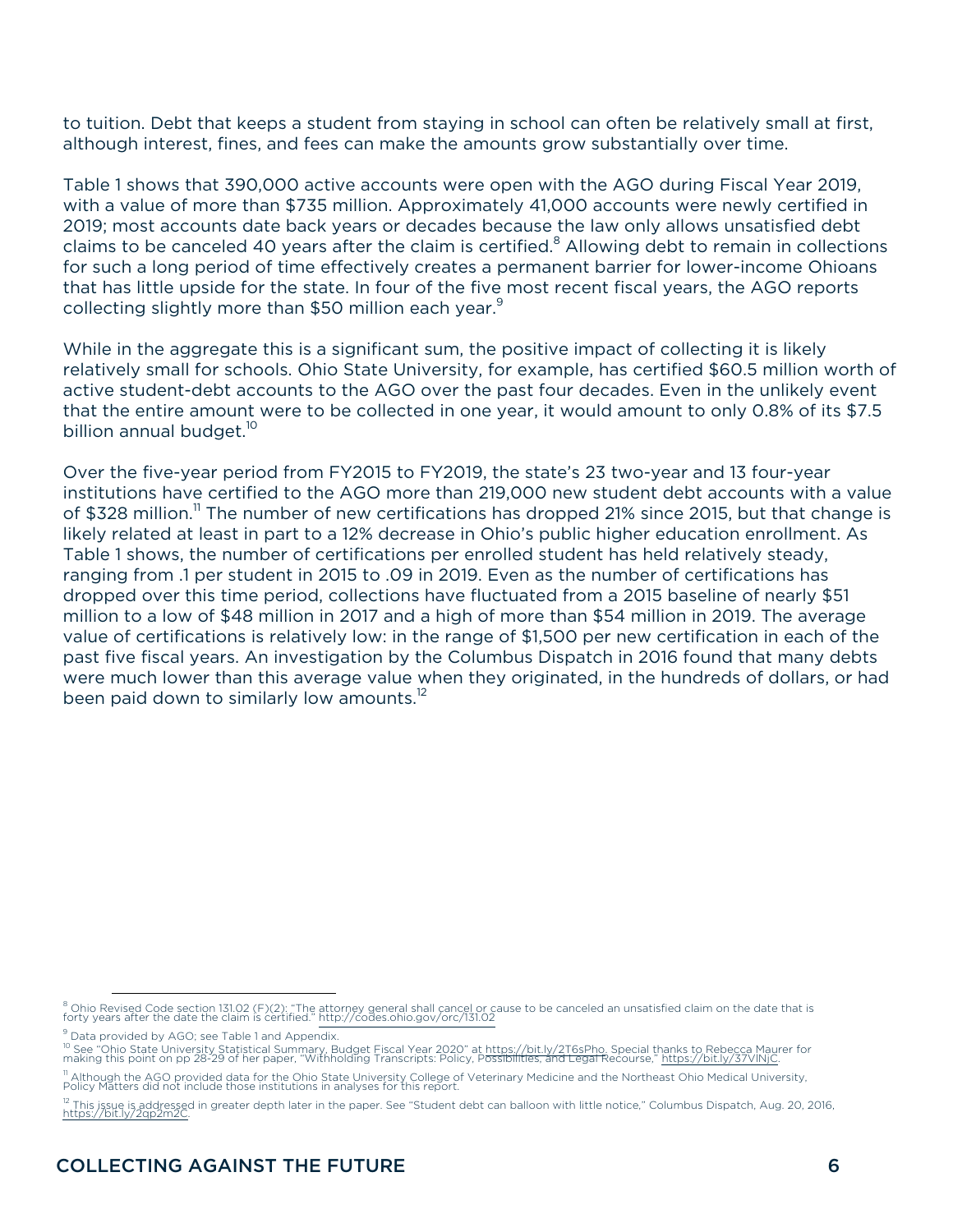| <b>Table 1</b>                                                                                                                                                              |         |         |         |         |         |         |      |  |  |  |
|-----------------------------------------------------------------------------------------------------------------------------------------------------------------------------|---------|---------|---------|---------|---------|---------|------|--|--|--|
| Annual certifications of student debt to the Attorney General's office, cumulative amounts,<br>and collections, FY2015 to FY2019. (Dollars in millions)                     |         |         |         |         |         |         |      |  |  |  |
| Active Inventory <sup>b</sup><br><b>Certifications per</b><br>Enrollment <sup>d</sup><br>Collections <sup>c</sup><br>Certifications <sup>a</sup><br>(cumulative)<br>student |         |         |         |         |         |         |      |  |  |  |
|                                                                                                                                                                             | Number  | Value   | Number  | Value   | Value   |         |      |  |  |  |
| <b>FY2015</b>                                                                                                                                                               | 52,261  | \$75.1  | 356,301 | \$650.3 | \$50.9  | 499,755 | 0.10 |  |  |  |
| <b>FY2016</b>                                                                                                                                                               | 44,552  | \$66.7  | 366,701 | \$639.8 | \$53.4  | 492,555 | 0.09 |  |  |  |
| <b>FY2017</b>                                                                                                                                                               | 39,846  | \$61.3  | 376,567 | \$685.2 | \$48.7  | 491.430 | 0.08 |  |  |  |
| <b>FY2018</b>                                                                                                                                                               | 41,565  | \$63.4  | 385,859 | \$716.8 | \$52.3  | 441,866 | 0.09 |  |  |  |
| <b>FY2019</b>                                                                                                                                                               | 41,061  | \$61.5  | 390,018 | \$735.6 | \$54.5  | 438,572 | 0.09 |  |  |  |
| <b>Total</b>                                                                                                                                                                | 219,285 | \$328.0 |         |         | \$259.7 |         |      |  |  |  |

*a Total accounts certified each fiscal year to the Attorney General's Office and dollar value (Source: AGO) <sup>b</sup>*

<sup>b</sup>Accounts active at the end of each fiscal year; numbers cumulative over multiple years (Source: AGO)

*c Total amount collected each fiscal year (Source: AGO) <sup>d</sup>*

*Headcount enrollment from the fall of each year (Source: Ohio Department of Higher Education)*

#### Two-year students most affected

Student debt being certified to the AGO disproportionately affects students enrolled in Ohio's public two-year colleges, who are substantially more likely than students at Ohio's four-year colleges to be non-traditional students (25 or older), to attend school part-time, or to be firstgeneration students. They are also more likely to be Black or Latinx. Table 2 shows that there are almost twice as many active accounts per enrolled student, cumulatively, at Ohio's community colleges than at the state's four-year schools.

| Table 2                                                                 |              |        |           |       |                         |                      |  |  |
|-------------------------------------------------------------------------|--------------|--------|-----------|-------|-------------------------|----------------------|--|--|
| Institution demographics and number of active debt accounts per student |              |        |           |       |                         |                      |  |  |
|                                                                         | <b>Black</b> | Latinx | Part-time | $25+$ | <b>First-generation</b> | Accounts per student |  |  |
| 2-year colleges                                                         | 15%          | 3%     | 35%       | 39%   | 34%                     | 1.58                 |  |  |
| 4-year colleges                                                         | 9%           | 1%     | 9%        | 15%   | 19%                     | .84                  |  |  |

*Source: Demographic information from the Ohio Department of Higher Education; accounts per student from the Ohio Attorney General's office, accounts active as of November 1, 2019. For school-level data on student debt certified to the AGO, see Appendix.* 

Since the AGO could not provide demographic data corresponding to the student debt accounts certified by the state's colleges and universities, we cannot analyze more closely the extent debt collection has a disparate impact on students based on race/ethnicity, student age, or status as a first-generation or part-time student. Nevertheless, the broader analysis of four-year vs. two-year data shows the clear inequitable impact of current policies.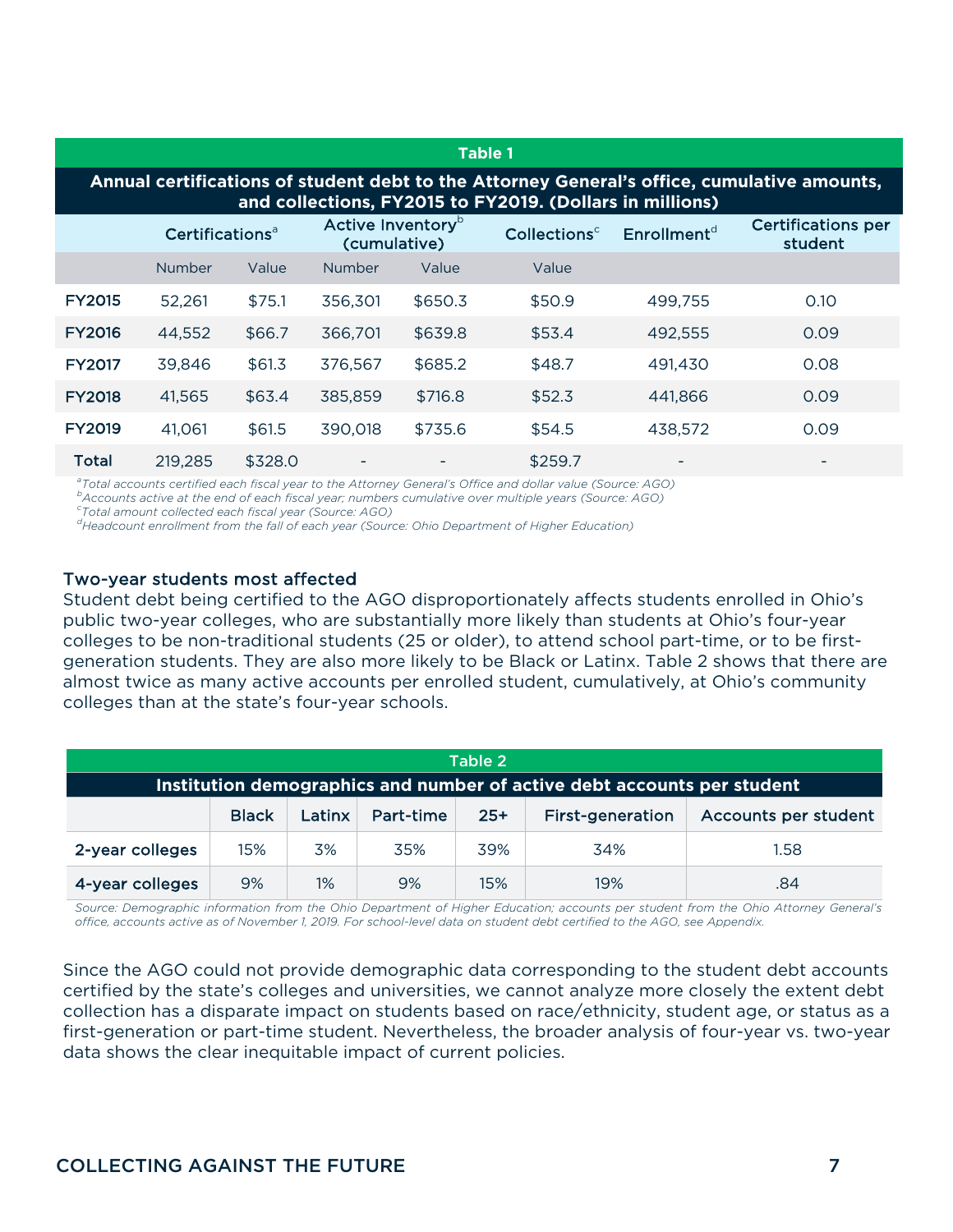#### Disparate impact at four-year schools

In addition to the disparate impact on students attending Ohio's two-year colleges, data from the AGO reveal outliers among the state's four-year schools, most notably Central State University, Shawnee State University, and the University of Toledo. The average dollar value of accounts certified to the AGO is substantially higher at Central State, and the number of accounts per enrolled student is higher at all three institutions.

Table 3 shows that the average value of accounts certified by Central State, at \$4,469, is nearly \$1,600 higher than the average for all four-year schools in Ohio. Central State is the state's only public historically Black university, serving a student population that is more than 90% Black.<sup>13</sup> The average number of accounts per enrolled student at the school is also higher than the average for all public colleges and universities in Ohio. The average value per enrolled student at Central State is nearly \$4,000 higher than the four-year average. It is also worth noting that the three schools highlighted in Table 3 had the highest number of accounts per enrolled student. (See Appendix for a more complete look at the data.)

| Table 3                                                                                |                                 |                                                     |                              |                                     |                                          |  |  |  |  |
|----------------------------------------------------------------------------------------|---------------------------------|-----------------------------------------------------|------------------------------|-------------------------------------|------------------------------------------|--|--|--|--|
| A comparison of three outliers to the average for all four-year public schools in Ohio |                                 |                                                     |                              |                                     |                                          |  |  |  |  |
|                                                                                        | Number of<br>active<br>accounts | Dollar value of<br>active accounts<br>(in millions) | Average value<br>per account | Accounts per<br>enrolled<br>student | Average value<br>per enrolled<br>student |  |  |  |  |
| <b>Central State</b><br>University                                                     | 2,830                           | \$12.7                                              | \$4,469                      | 1.4                                 | \$6,236                                  |  |  |  |  |
| Shawnee State<br>University                                                            | 4,678                           | \$14.3                                              | \$3,050                      | 1.47                                | \$4,495                                  |  |  |  |  |
| University of<br>Toledo                                                                | 26,591                          | \$47.9                                              | \$1,801                      | 1.83                                | \$3,292                                  |  |  |  |  |
| All four-year<br><i>institutions</i>                                                   | 176,037                         | \$506.6                                             | \$2,878                      | 0.84                                | \$2,417                                  |  |  |  |  |

*Source: Ohio Attorney General's Office, active accounts as of November 1, 2019. Enrollment numbers from the Ohio Department of Higher Education.*

The reasons for the differences are almost certainly complex and require additional examination that is beyond the scope of this paper. Causes may include the cost of tuition: Central State and Shawnee State have the lowest cost of attendance among Ohio's four-year schools, so they accept students who may be less affluent than those attending higher-cost institutions; this dynamic likely leads to more students stopping out when they run short of money to pay for school.

<sup>&</sup>lt;sup>13</sup> Demographic data from the Ohio Department of Higher Education.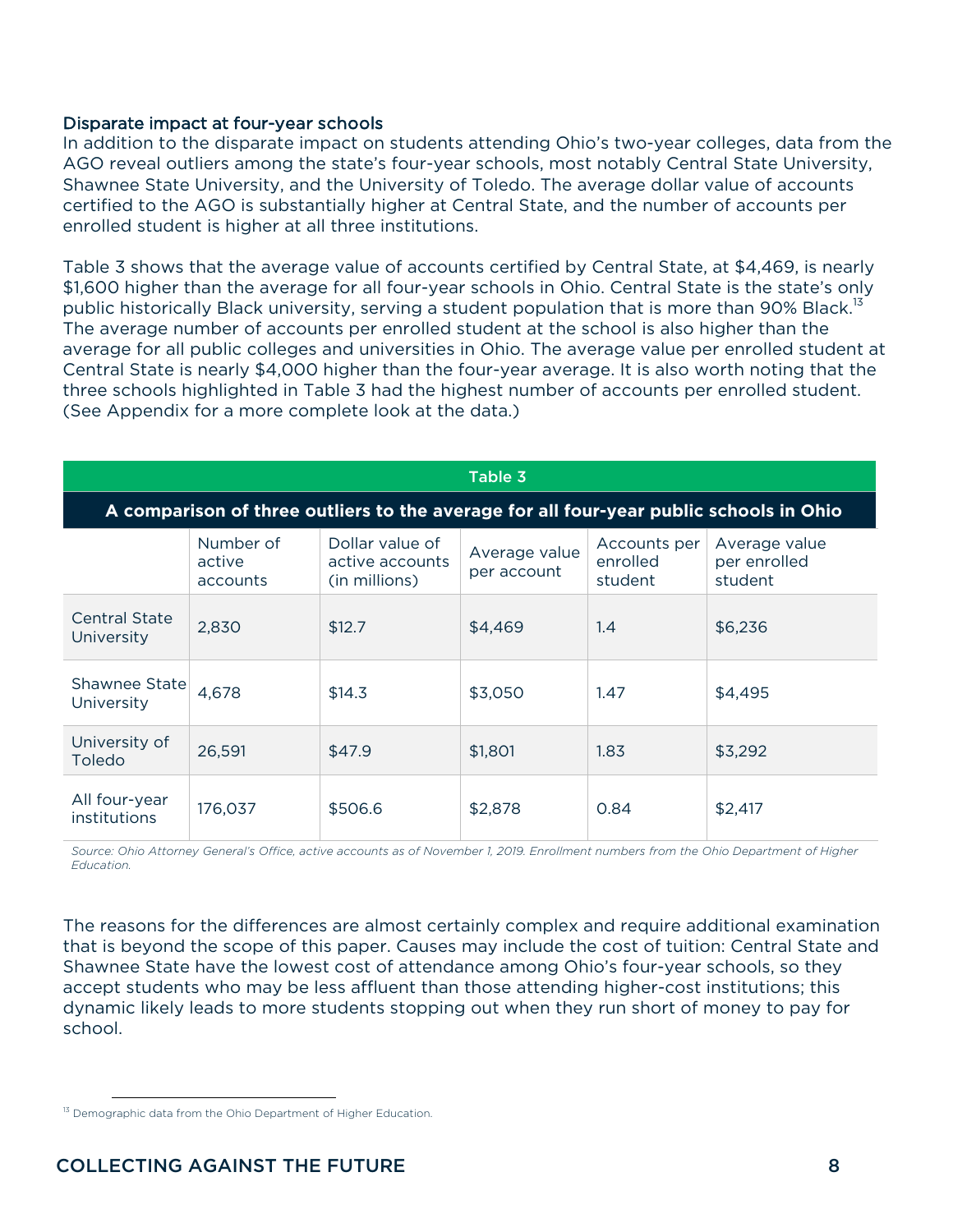University-level policies also may play a role. For example, a school with a more generous approach to re-enrollment may allow student accounts to grow larger before certifying the debt to the AGO, resulting in a higher average value per account. Conversely, a school that is stricter with debt might see a higher number of accounts per enrolled student, regardless of the average value per account.

Demographics also may play a role. For example, at a school that serves a higher percentage of first-generation students, more students may struggle both academically and financially. Research has found significant differences in enrollment, degree attainment and finances between students whose parents have at least a bachelor's degree and students whose parents have little or no college experience.<sup>14</sup> First-generation students from lower-income families, for example, are less likely to be able to rely on family financial support or other types of support based on the experience of family members who have successfully navigated college. Table 4 shows that these three four-year schools enroll a higher percentage of first-generation students than do Ohio's four-year schools as a whole.

| Table 4                                                                                                 |         |     |  |  |  |  |  |  |  |
|---------------------------------------------------------------------------------------------------------|---------|-----|--|--|--|--|--|--|--|
| First-generation students at three outliers compared<br>to the average of all four-year schools in Ohio |         |     |  |  |  |  |  |  |  |
| Undergraduate head count<br><b>First-generation students</b>                                            |         |     |  |  |  |  |  |  |  |
| <b>Central State University</b>                                                                         | 2.169   | 46% |  |  |  |  |  |  |  |
| <b>Shawnee State University</b>                                                                         | 3.201   | 31% |  |  |  |  |  |  |  |
| University of Toledo                                                                                    | 16.630  | 20% |  |  |  |  |  |  |  |
| All four-year institutions                                                                              | 228,437 | 17% |  |  |  |  |  |  |  |

*Source: Ohio Department of Higher Education.*

# **Transcript withholding**

State policy that requires schools to certify student debt to the AGO is inextricably linked to the school-level practice of withholding transcripts when a student owes a college or university money.

The examples cited above underscore the argument that schools' financial practices should not include barring student access to transcripts. The disparate impact of these policies falls most heavily on lower-income students and demographic groups that have traditionally had less access to postsecondary education.

While the precise number of transcripts withheld by public institutions because of student debt is not available, school-level policies mean it is likely that most of the 390,000 student-debt

<sup>&</sup>lt;sup>14</sup> For a summary of research on first-generation students, see https://pnpi.org/first-generation-students/#.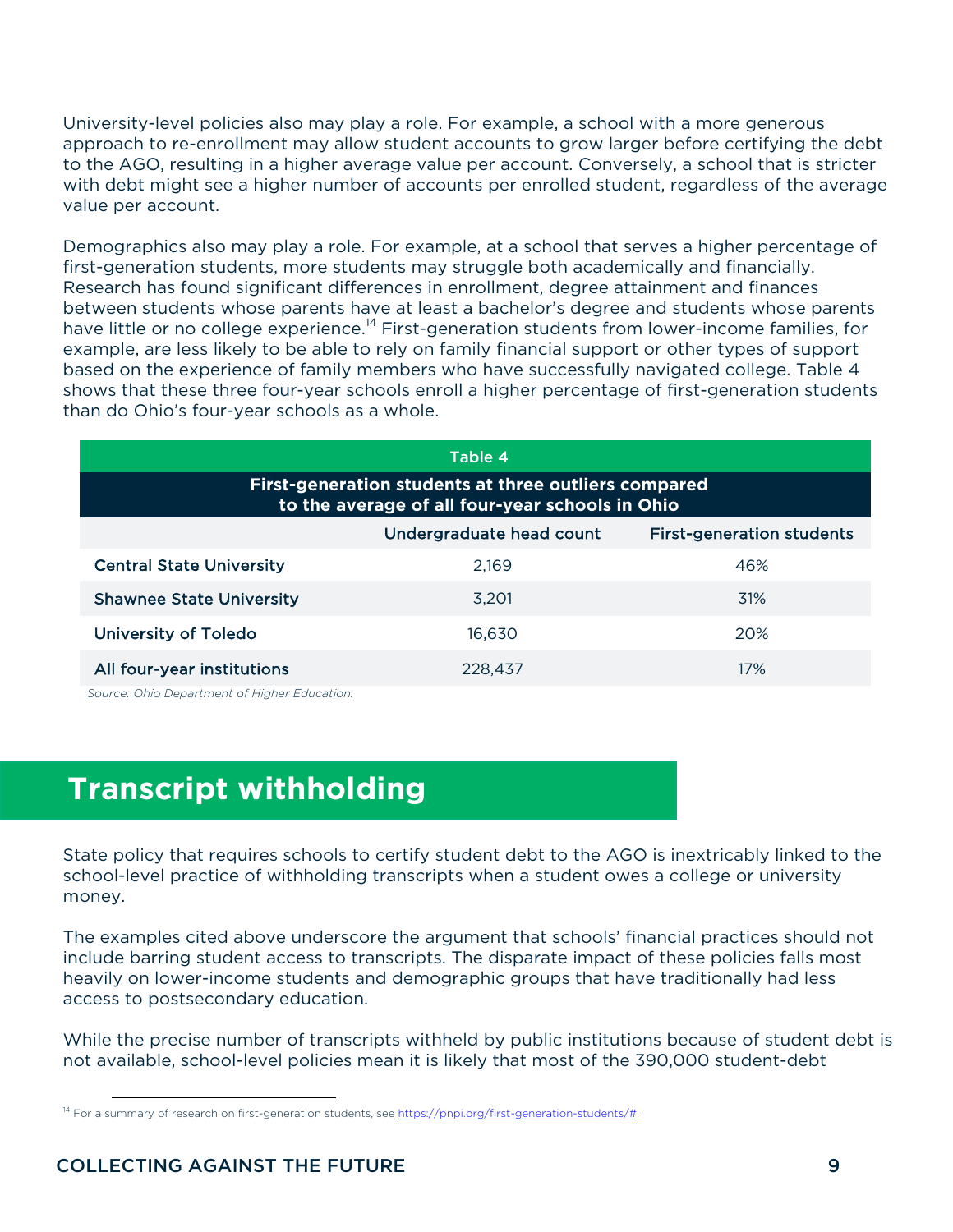accounts active at the end of FY2019 are connected to a withheld transcript. A survey of Ohio's four-year public colleges showed that most do not allow students with existing debt to register for new courses and they likewise will not release transcripts to students who owe money to the university.

There is no federal law that governs transcript withholding for students who default on federal loans, which are owned by private lenders or the federal government. Generally, defaults on these loans do not result in withholding because the transcript-providing schools are not directly impacted by student-loan debt. The U.S. Department of Education has clearly stated that the right to withhold transcripts depends on state law.<sup>15</sup>

In Ohio, where the law appears to be silent on the withholding of transcripts, decisions rest at the school level. The author of a 2018 paper on transcript withholding requested information from all 36 of Ohio's public colleges and universities and found that all institutions that responded allowed transcript withholding.<sup>16</sup> A similar review by College Now Greater Cleveland and Policy Matters Ohio found that all of the state's four-year colleges allow registration holds, transcript holds, or both.

Ohio's approach is not the norm. Some localities and states provide more opportunities for students to overcome debt and financial challenges. In Detroit, for example, four local colleges have teamed up with the regional chamber of commerce to forgive institutional debt for students who previously attended those schools but never earned a degree.<sup>17</sup>

California recently enacted a law that prohibits public or private postsecondary schools from withholding transcripts as a debt-collection tool.<sup>18</sup> The new law prohibits schools from: refusing to provide a transcript for a current or former student on the grounds that the student owes a debt; conditioning the provision of a transcript on the payment of a debt, other than a fee charged to provide the transcript; charging a higher fee for obtaining a transcript; or providing less favorable treatment of a transcript request because a student owes a debt to the school.

Finally, transcript withholding impacts longer-term job prospects. Although not all employers request transcripts, some jobs require applicants to provide them, creating a barrier to higherwage jobs for individuals who owe money to schools.

#### Additional fees compound the problem

Relatively small amounts of student debt can balloon quickly with the addition of fees and fines as the debt-collection process unfolds.

At the school level, a review of policies of Ohio's four-year public institutions found that all charge fines for late payment, which can make it harder for students to pay off their debt and reenroll.<sup>19</sup>

<sup>&</sup>lt;sup>15</sup> For an excellent summary of the state-level basis for transcript withholding, see Maurer, Rebecca, "Withholding Transcripts: Policy,<br>Possibilities, and Legal Recourse," pp 5-6 and pp 14-22, <u>https://bit.ly/37VINiC</u>. Possibilities, and Legal Recourse," pp 5-6 and pp 14-22, <u>https://bit.ly/37VINjC</u>.<br><sup>16</sup> Ibid, pp 7-8, <u>https://bit.ly/37VINjC</u>.<br><sup>17</sup> Perry, Andre, "Colleges must stop holding students hostage and release their debt," The

<sup>&</sup>lt;u>https://bit.ly/2GERu5n</u>. Since publication, Macomb Community College joined the effort.<br><sup>18</sup> See Culhane, John Jr., Consumer Finance Monitor, "CA enacts law prohibiting postsecondary schools from withholding transcripts a collection tool." The law went into effect Jan. 1, 2020. https://bit.ly/2RqYE3H. 19 From a review of school policies conducted by College Now Greater Cleveland and Policy Matters Ohio.<br><sup>19</sup> From a review of school policies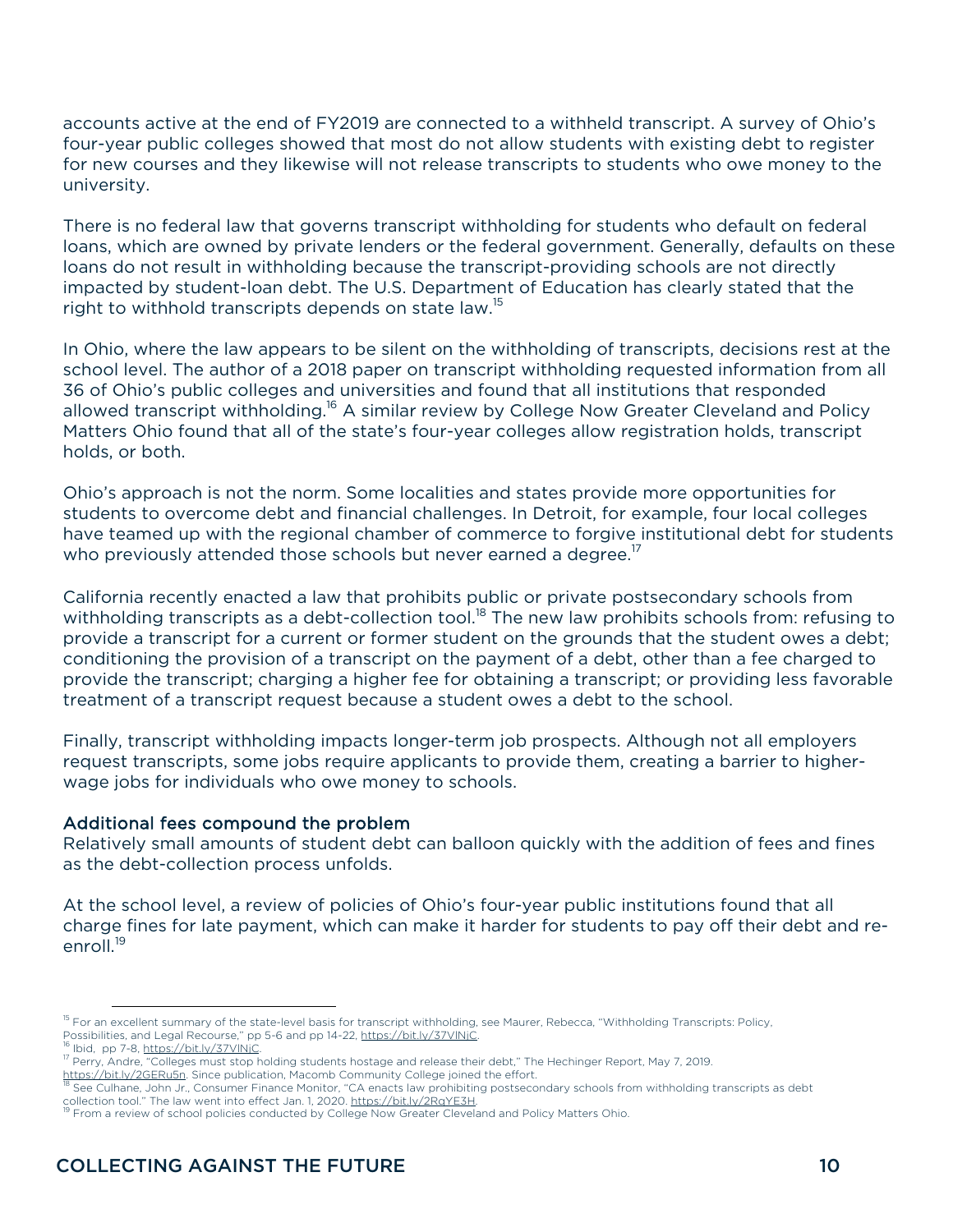At the state level, the AGO's collections commission generally charges 10% on top of the debt amount sent to the state. Debt collectors working with the AGO charge 21% for collected debt (paid on a contingency basis), and rates for special counsel hired by the AGO can range up to 33%, depending on the type of debt.<sup>20</sup>

An investigation by the Columbus Dispatch in 2015 and 2016 discovered that the state was adding collection fees on top of student debt, while for most other debt such fees are subtracted from the amount collected. According to an AGO spokesperson quoted by the newspaper, the AGO had been using such a "make-whole" formula since 1996 to help ensure universities and other taxpayer-funded institutions like hospitals did not have to pass along the cost of debts indirectly to other students, patients or clients.<sup>21</sup>

The Dispatch found evidence of ballooning debt, reviewing 114 cases filed against former Ohio State students who owed the university money. More than one-third of the lawsuits examined by the newspaper involved debts more than 15 years old; a dozen dated back to the 1970s. In all but 20 of the cases, collection fees exceeded 40% of the amount originally owed, and some individuals' debts increased to five times or more the original amount. The newspaper highlighted cases of a \$400 debt that ballooned to \$3,000; one that grew from \$76 to \$1,767; and another that went from  $$350$  to  $$1,405.<sup>22</sup>$ 

In response to questions raised in 2016 about practices related to student debt collection, the legislature amended the Ohio Revised Code to explicitly allow the state to add collection costs on top of the debt.<sup>23</sup> The law had been silent on the practice before it was written into the state's legal code.

#### AGO advisory group

The newspaper's investigation pushed then-Attorney General Mike DeWine to form an advisory group in 2016 to examine issues regarding debt-collection practices for amounts owed by students or former students to Ohio's public colleges and universities.<sup>24</sup> The group, comprising elected officials, officials and students from the state's colleges and universities, and representatives of debt-collection agencies and law firms, made a series of recommendations. They called for adopting uniform practices for certifying debt at colleges and universities, improving student notification, imposing late fees, and educating students on financial literacy and student loans.

None of the advisory group's recommendations directly addressed the negative impact of the state's current approach to debt collection on the educational and job prospects of students, or on the state's education attainment goals, although the report did include a recommendation that the AGO research best collection practices nationally. When asked for this report how many of the advisory group's recommendations had been implemented, considered or otherwise acted upon, the AGO responded only that "all of the recommendations related to functions of the attorney general's office were considered, actions have been taken, and these topics continue to

 $^{20}$  Email from James S. Harding, Senior Assistant Attorney General, Collections Enforcement Section, Office of Ohio Attorney General Dave Yost, Dec. 6, 2019.<br><sup>21</sup> See "Ohio fees for debt collection questioned," Columbus Dispatch, Sept. 27, 2015, <u>https://bit.ly/36yA064.</u>

<sup>23</sup> See "Student debt can balloon with little notice," Columbus Dispatch, Aug. 20, 2016, https://bit.ly/2qp2m2C<br><sup>23</sup> See ORC 109.08 and 109.081, revisions effective April 6, 2017. http://codes.ohio.gov/orc/109.08.

<sup>&</sup>lt;sup>24</sup> See "Attorney General's Advisory Group on Student Loan Debt Collection Issues Report," June 22, 2017. https://bit.ly/35hSarW.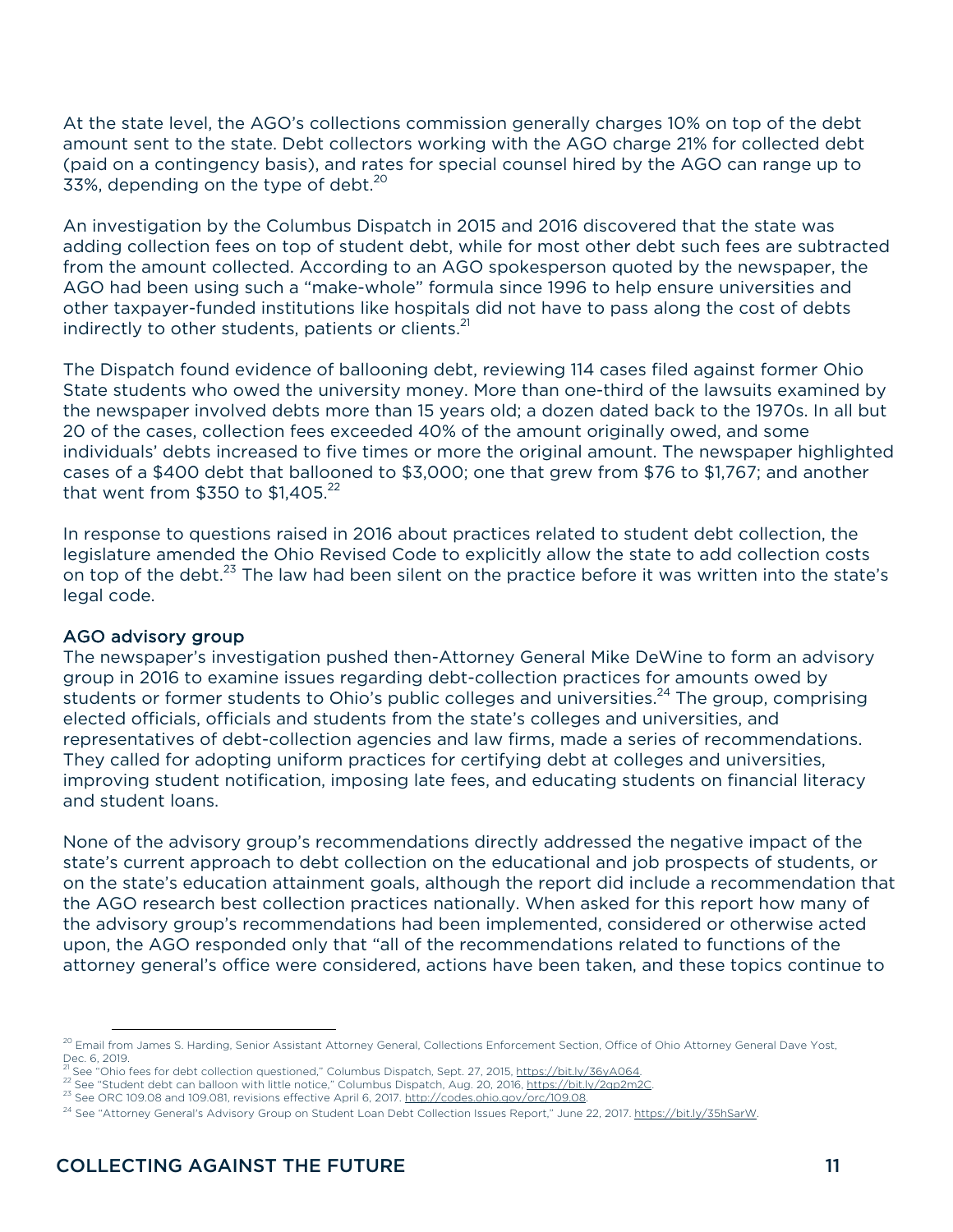be a focus for our collections staff."<sup>25</sup> The AGO did not respond to a request for more detailed information.

# **Promising practices**

ī

A number of Ohio colleges and universities have piloted or implemented programs geared toward helping re-enroll students who owe money to the schools. The programs generally involve debt forgiveness, advising, tutoring, and other assistance and incentives.

Ohio programs often point to Warrior Way Back, at Wayne State University in Detroit, as a model upon which they are seeking to build. The program began in 2018 and forgives up to \$1,500 in debt over three semesters or upon graduation. To qualify, students must have a grade point average of 2.0 or higher and cannot have attended class at Wayne State for two or more years. $^{26}$ 

Unlike Ohio, Michigan does not require certification of student debt to the state, allowing schools more flexibility to manage student accounts as they see fit. Wayne State writes off debt after two years, so its program focuses on accounts on which the school no longer expects payment. The school often sends debt to collection agencies the semester after a debt goes unpaid, but will make the agencies whole if they recall the debt for students in the Warrior Way Back program. Since the program began, they have worked to avoid sending debt to collections, focusing instead on payment plans and other solutions.<sup>27</sup>

From fall 2018 through spring/summer 2019, 142 students who participated in Warrior Way Back returned to the university. Over this period, the return on investment for the program, as measured by tuition paid by returning students, has been \$466,000. The program also has begun outreach to students without overdue balances, and more than 50 have returned to school as a result of these efforts.<sup>28</sup> A broader collaborative effort in Detroit, involving four colleges and the regional chamber of commerce, has since grown out of the success of Warrior Way Back.

It is worth noting that as Ohio's public colleges and universities implement initiatives to forgive debt and re-enroll students, staff from Ohio schools interviewed for this paper reported that requirements to certify debt to the AGO for collection complicate efforts to help students further their education. Debt that is still controlled by the college or university – as it is in the case with Wayne State and Warrior Way Back – is easier to forgive if a student meets the institution's requirements; once the debt has been certified to the AGO, it can take weeks or months to recall the debt.<sup>29</sup> What may seem like a relatively short delay can close the window of opportunity for many students, especially those whose access to funds to attend school may be difficult to predict or plan.

#### Refresh My Account

Lorain County Community College's "Refresh My Account" is a one-time opportunity to help students who owe the college money return and complete their program of study. Students must

<sup>&</sup>lt;sup>25</sup> Email from James Harding, Senior Assistant Attorney General, Collections Enforcement Section, Nov. 12, 2019.<br><sup>26</sup> See <u>https://wayne.edu/warriorwayback/</u><br><sup>27</sup> Phone interview, Wayne State University, January 30, 2020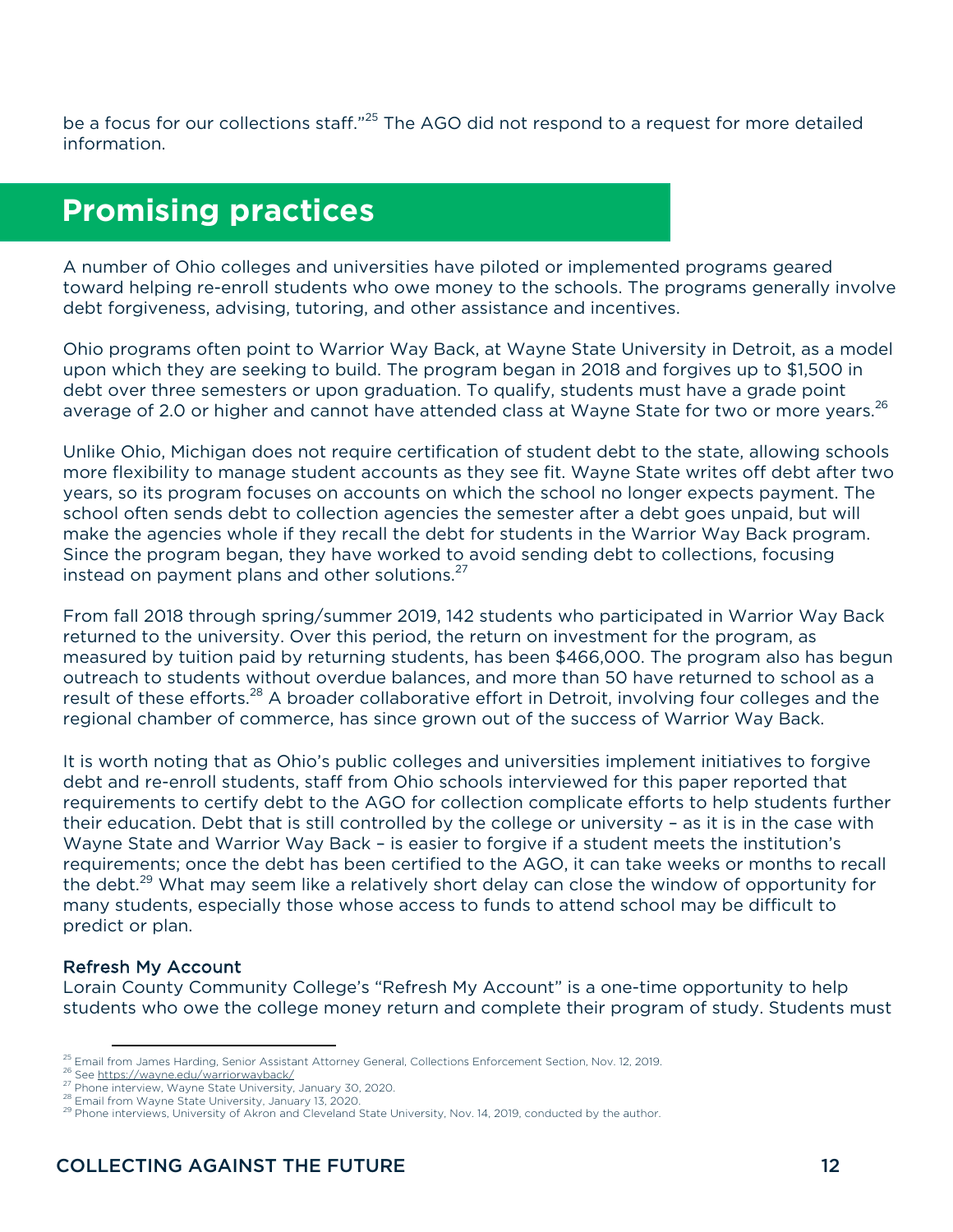first meet with their academic advisors and create an individualized completion plan, complete the Free Application for Federal Student Aid (FAFSA), meet with a financial services representative, attend a financial aid and literacy workshop, and agree to meet with their advisor once a month throughout the term. Once the student completes the requirements and signs an agreement, the school clears the student's balance and registers them for the upcoming semester.<sup>30</sup> In 2018, the initiative forgave \$79,975 in student debt for participating students and gained \$112,249 in additional tuition and fees from the re-enrolling students. In other words, not only does the program provide better outcomes for students, it brings in additional funds for the school.

#### Second Chance Debt Forgiveness Program

Cleveland State University is piloting its Second Chance Debt Forgiveness Program in the 2019- 20 school year. The program aims to help students who stop out for a specific life reason and may have the resources to re-enroll but cannot pay money they owe to the university. Generally, CSU bars students with past-due accounts from re-enrolling, but the pilot program will forgive up to \$5,000 in debt for students who have stopped out and who make specific commitments to continue their education. The program also provides mentoring and other support. It did not accept those with debt already certified to the AGO, according to program staff, because it can be difficult or slow to recall the debt from the state. Rather, CSU found the students immediately after their debts were incurred, at the end of spring 2019, before the school certified their debts to the AGO. $^{31}$ 

#### (Re)Connect

This program is a collaboration between schools and College Now Greater Cleveland. Colleges and universities provide to College Now the names of students who left without completing their degrees. The nonprofit then helps the students secure financial aid and resolve past-due balances owed to the schools. Once students return, the college provides individualized academic support.<sup>32</sup>

Table 5 summarizes the impact, including tuition gained and program cost, at three Northeast Ohio institutions with which College Now partners.

<sup>&</sup>lt;sup>30</sup> Program data for spring and fall semesters 2018. Student agreement online at https://bit.ly/2FA9WeE.<br><sup>31</sup> CSU information from phone interview with university staff, Nov. 14, 2019, conducted by the author.<br><sup>32</sup> See <u></u>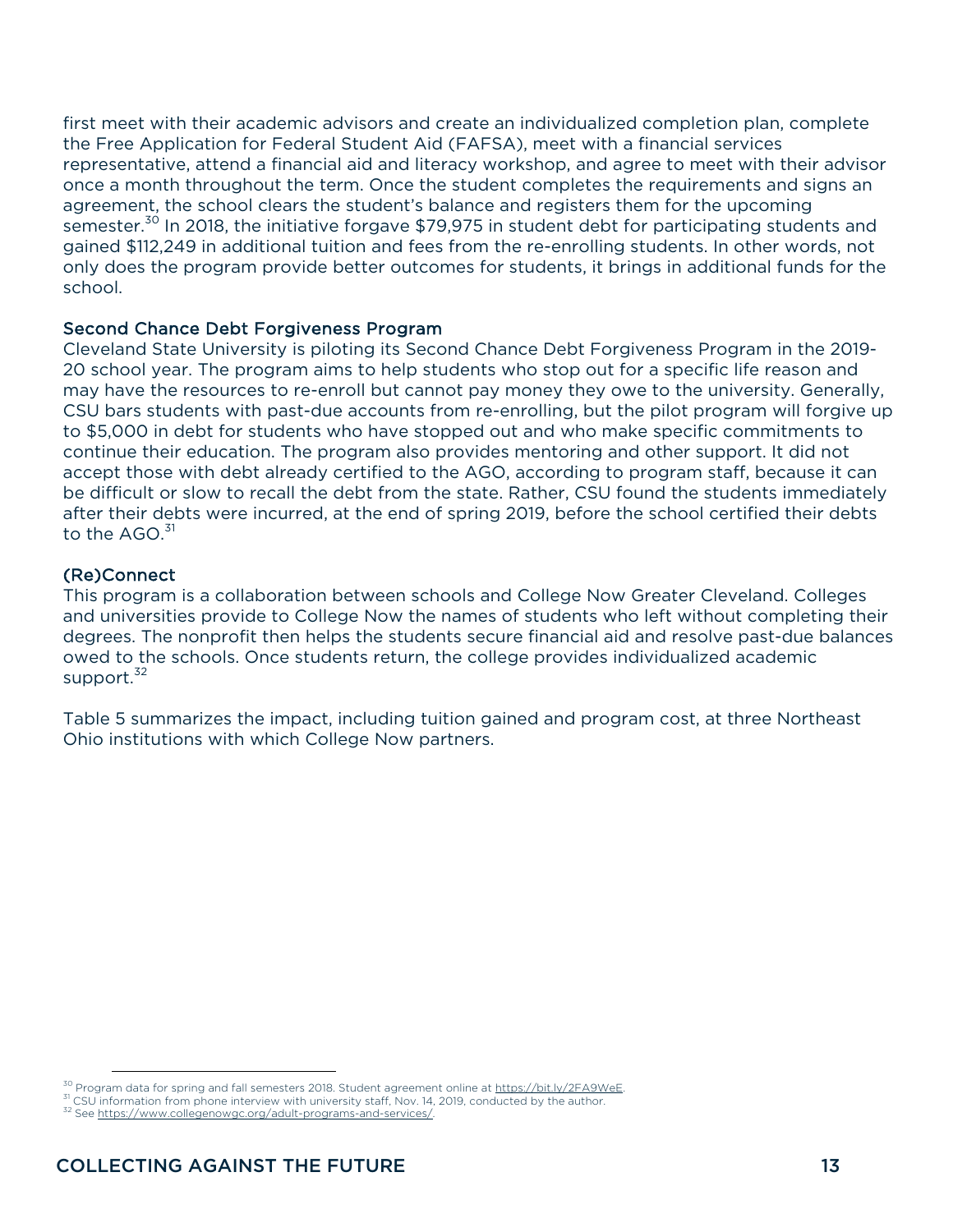| Table 5                                                           |               |                      |                             |                        |  |  |  |  |  |
|-------------------------------------------------------------------|---------------|----------------------|-----------------------------|------------------------|--|--|--|--|--|
| Impact of College Now's (Re)Connect program at three institutions |               |                      |                             |                        |  |  |  |  |  |
|                                                                   | # of students | Students re-enrolled | Tuition gained <sup>e</sup> | Program cost           |  |  |  |  |  |
| <b>Cleveland State</b><br>University                              | 3,976         | 257 (6.5%)           | \$627,594                   | \$100,000 <sup>f</sup> |  |  |  |  |  |
| Cuyahoga<br>Community<br>College                                  | 1.011         | 61(6%)               | \$48,000                    | \$10,000               |  |  |  |  |  |
| University of Akron                                               | 1.600         | 102 (6.3%)           | \$213,228                   | \$10.000               |  |  |  |  |  |

*Source: College Now Greater Cleveland. UA and Tri-C data are for the 2018-19 school year; CSU data are for the 2017-18 and 2018-19 school years.* 

*e For one semester, assuming half-time enrollment. f Grant-funded*

The institutions often use additional grant money to pay off the students' education debt and provide intensive support for students who re-enroll. As at CSU, University of Akron staff report that it is substantially more difficult to help students once their debt has been sent to the AGO.<sup>33</sup> College Now also works with Cuyahoga Community College.

According to College Now, the program gave the organization a better understanding of the barriers that past-due balances create for students, how institutional policies hinder reenrollment, and the importance of personal interactions between students and informed advocates. 34

#### ASAP Ohio Demonstration

Three Ohio community colleges piloted Accelerated Study in Associate Programs (ASAP), developed by the City University of New York and launched in Ohio in 2014. While the program did not focus on students with past-due balances or withheld transcripts, research results merit mention since the program focuses on supporting students in a way similar to the debtforgiveness programs described above.

Students in the program group had to be eligible for Federal Pell Grants,<sup>35</sup> willing to attend full time and in the summer, and majoring in degree programs that could be completed within three years. The program's student supports included advising, tutoring, and career development services, while financial support focused on tuition waivers, textbook assistance, and monthly incentives to participate in enhanced student support services. The schools also provided a consolidated schedule and blocked courses to make enrollment easier.

 $^{33}$  Akron information from phone interview with university staff, Nov. 14, 2019, conducted by the author.<br><sup>34</sup> "(Re)Connect to College Comebacker Campaigns," a data summary provided by College Now Greater Cleveland.<br><sup>3</sup> designed to broaden access to postsecondary education. See www2.ed.gov/programs/fpg/index.html.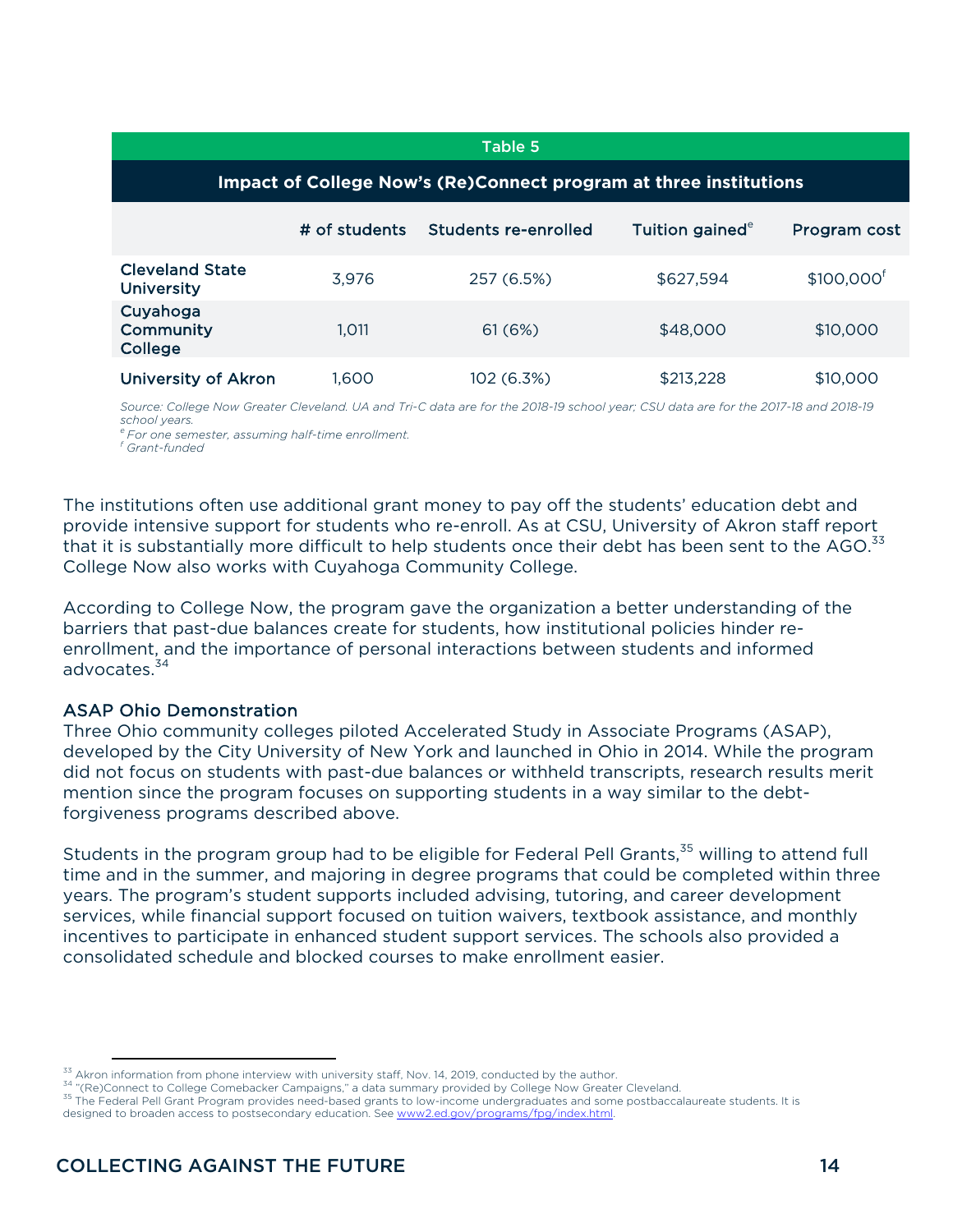These students outperformed the control group with respect to persistence in school, credit accumulation, and graduation. Graduation rates more than doubled: 19% of the program group earned a degree or credential after two years compared with 8% of the control group.<sup>36</sup>

# **Recommendations**

First and foremost, Ohio should do a better job of funding higher education.<sup>37</sup> State policymakers can do so by reversing tax cuts for the wealthiest and closing unproductive tax loopholes. At a minimum, policymakers should fund higher education at an additional 5% per fiscal year and index to inflation the State Share of Instruction, the state's main financial support for public higher education.

Policymakers also should restructure the Ohio College Opportunity Grant, the state's need-based aid program, by changing the state's definition of the cost of attendance to include all fees, books, housing, food, transportation, childcare, and other education-related expenses to mirror the federal definition of attendance. OCOG should be: made a first-dollar grant so it can be applied to a student's cost of attendance before aid such as Pell Grants or other scholarships are taken into account; increased to \$250 million a year; and set to rise with inflation so the program keeps pace with students' rising costs. OCOG should be eliminated for for-profit institutions. The funds saved with this change should be invested to help students attending lower-cost public options.<sup>38</sup>

By making college more affordable and accessible, these policies will help many Ohio students avoid the problem of racking up unpayable debt in the first place. This is how Ohio can better meet students' needs, especially lower-income students who struggle to afford and complete their postsecondary education. These changes also will help Ohio meet its ambitious goals of boosting the number of our neighbors who can complete a postsecondary education.

Reducing the barriers Ohioans face as they seek postsecondary education is an area of interest for Ohio Governor Mike DeWine. A representative of his office noted that the administration is engaging with education stakeholder groups on issues including student debt.<sup>39</sup>

As the governor's team and other state policymakers seek to address the problems created by current state law regarding student-debt collection and school-level practices on transcript withholding, they should:

<sup>&</sup>lt;sup>36</sup> "Doubling Graduation Rates in a New State: Two-Year Findings from the ASAP Ohio Demonstration," December 2018, MDRC. https://bit.ly/2tA3u5b. The three participating Ohio colleges were Cincinnati State, Cuyahoga Community College and Lorain County Community College.

<sup>&</sup>lt;sup>37</sup> For more information about the shortcomings of Ohio funding for higher education, see the Policy Matters report "Ohio underfunds public colleges and universities" at https://bit.ly/2KGo9Kh.

colleges and universities" at <u>https://bit.ly/2Com. 38</u> For context on this recommendation, see two reports by Policy Matters: "Ohio need-based aid falls short" at <u>https://bit.ly/344ZYNl</u> and "Risky<br>Business: For-profit e

Email from Devin Babcock, assistant policy director in the governor's office, February 12, 2020.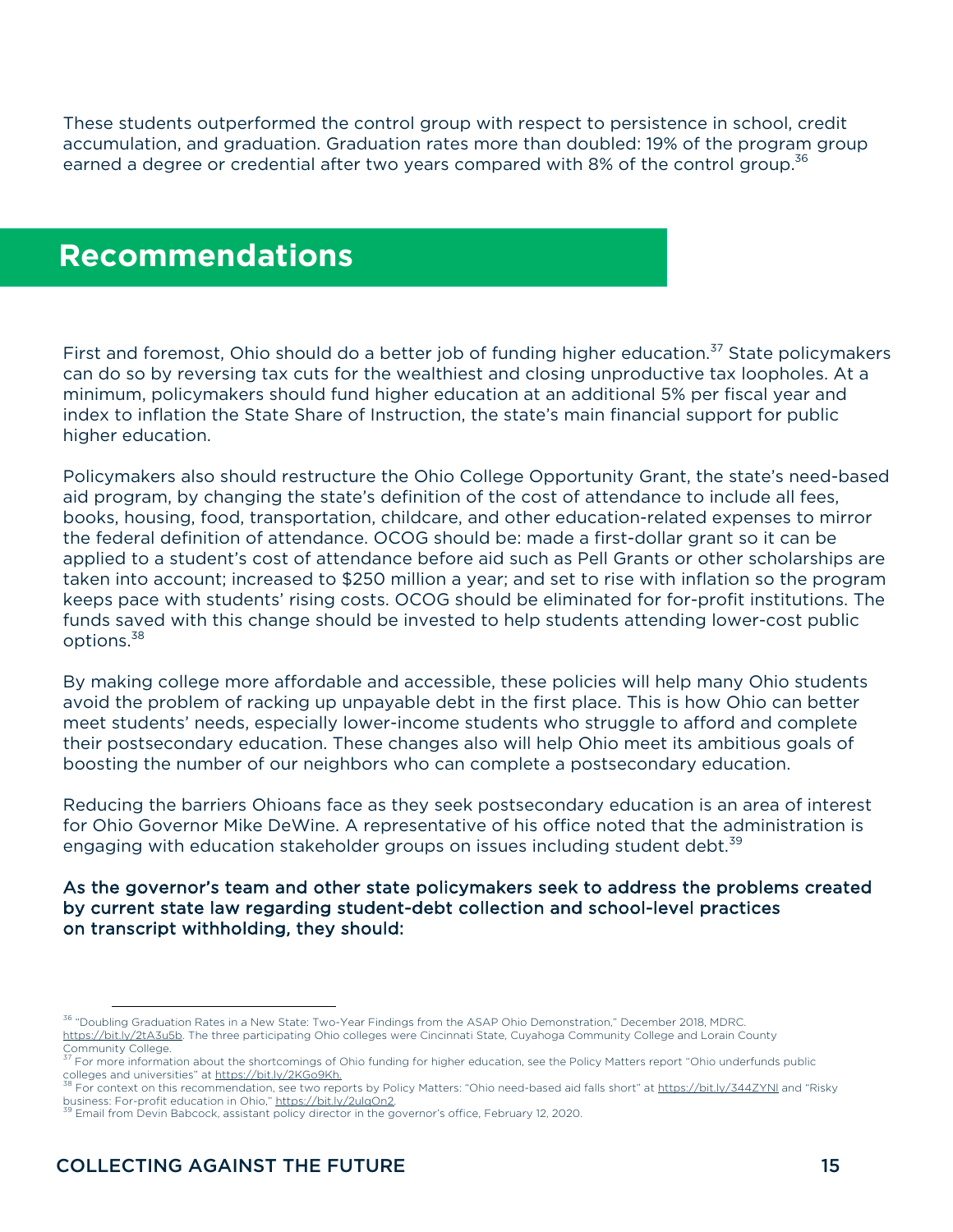- Require the AGO to collect demographic data to better understand the impact of debtcollection practices. This will allow policymakers and schools to target relief to those who most need it.
- Eliminate the law requiring schools to send debt to the AGO, allowing schools more time to collect debt on their own or institute debt-forgiveness and re-enrollment initiatives.
- Encourage and incentivize the kind of promising school-level practices that focus on debtforgiveness, individual support, re-enrollment and degree completion described in this report.
- Eliminate fees and penalties related to student debt or at least take fines and fees out of amounts collected for past-due accounts, rather than charging individuals on top of the amounts they owe.
- Consider banning transcript withholding or require schools to issue transcripts for classes for which students have paid in full.

# **Acknowledgements**

Generous support for this research has been provided by the Lumina Foundation and College Now Greater Cleveland.

Input and assistance from following individuals made this paper stronger. The author extends thanks to:

- Rebecca Maurer of the Student Loan Law Initiative, who shared her knowledge and her paper on debt-related transcript withholding and reviewed a draft of this report.
- Margie Glick, formerly of College Now Greater Cleveland, who provided a copy of her recommendations to increase postsecondary enrollment and provide financial relief to Ohio borrowers.
- Jacqueline Gutter of the Legal Aid Society of Columbus for providing information.
- Julie Szeltner and Kittie Warshawsky of College Now Greater Cleveland for providing information and reviewing a draft of this report.
- Staff at Wayne State University, Cleveland State University, and the University of Akron for providing information.
- Policy Matters staff who made the paper better in many ways, including Ben Stein, Caitlin Johnson, Hannah Halbert, Zach Schiller and intern Lillian Platten.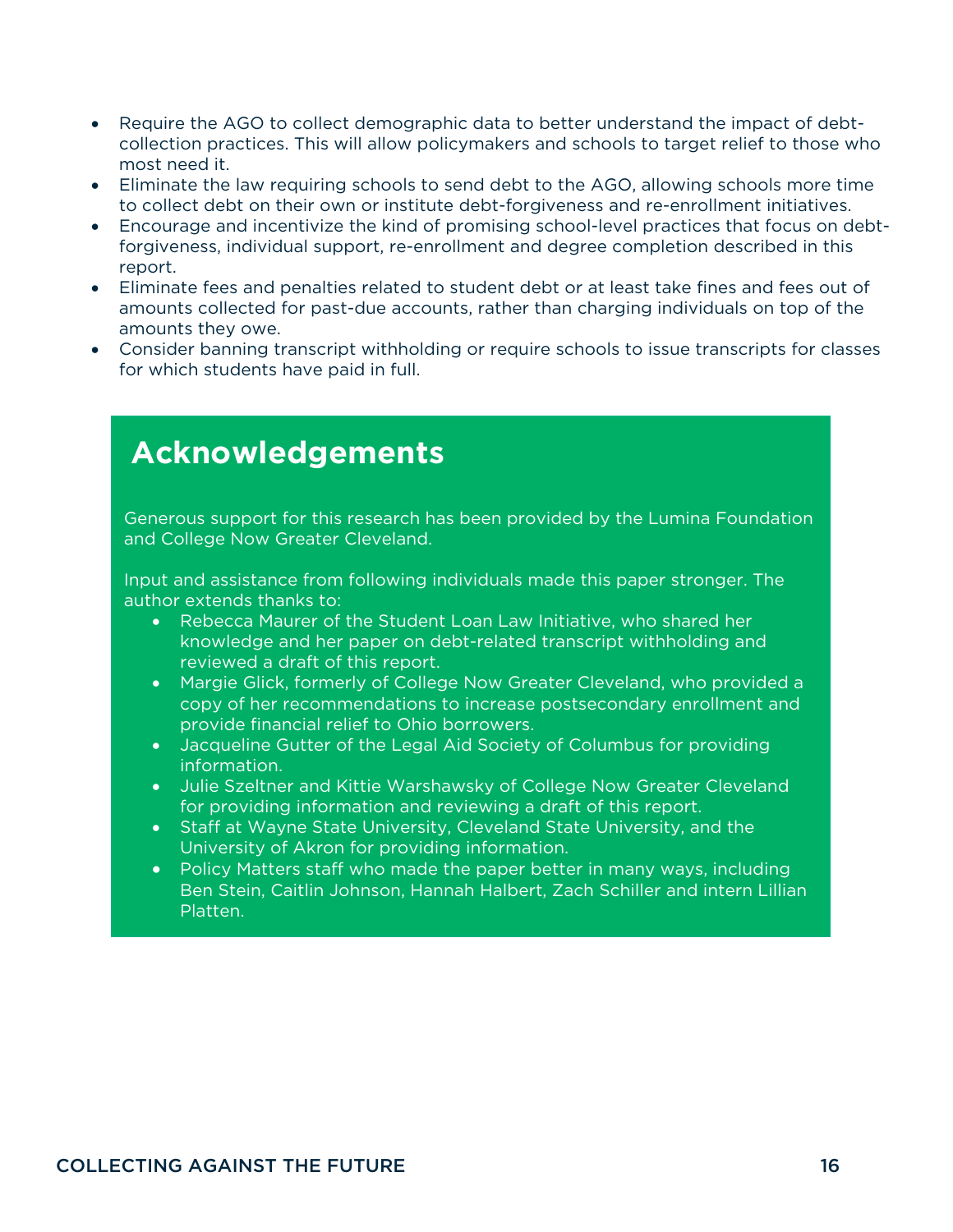| <b>Appendix</b>                                                                                                                |                                              |                                                    |                                        |                                         |                                        |                                             |  |  |
|--------------------------------------------------------------------------------------------------------------------------------|----------------------------------------------|----------------------------------------------------|----------------------------------------|-----------------------------------------|----------------------------------------|---------------------------------------------|--|--|
| Institution-level data on active student-debt accounts certified to Attorney General's<br><b>Office and enrollment figures</b> |                                              |                                                    |                                        |                                         |                                        |                                             |  |  |
|                                                                                                                                | Number<br>of active<br>accounts <sup>x</sup> | Dollar value<br>of active<br>accounts <sup>x</sup> | Average<br>value per<br>account        | Headcount<br>enrollment<br>fall $2019y$ | Accounts<br>per<br>enrolled<br>student | Average<br>value per<br>enrolled<br>student |  |  |
| <b>Four-year</b><br><b>institutions</b>                                                                                        |                                              |                                                    |                                        |                                         |                                        |                                             |  |  |
| <b>Bowling Green State</b><br>University                                                                                       | 7,257                                        | \$21,267,425                                       | \$2,930.61                             | 14,006                                  | 0.52                                   | \$1,518                                     |  |  |
| <b>Central State</b><br>University                                                                                             | 2,830                                        | \$12,647,252                                       | \$4,468.99                             | 2,028                                   | 1.40                                   | \$6,236                                     |  |  |
| <b>Cleveland State</b><br>University                                                                                           | 11,821                                       | \$36,506,338                                       | \$3,088.26                             | 11,607                                  | 1.02                                   | \$3,145                                     |  |  |
| Kent State University<br>Miami University<br><b>Ohio State University</b>                                                      | 24,865<br>7,917<br>17,598                    | \$62,245,536<br>\$21,282,031<br>\$54,921,994       | \$2,503.34<br>\$2,688.14<br>\$3,120.92 | 20,861<br>17,233<br>46,361              | 1.19<br>0.46<br>0.38                   | \$2,984<br>\$1,235<br>\$1,185               |  |  |
| Ohio University<br>Shawnee State                                                                                               | 16,461                                       | \$51,912,361                                       | \$3,153.66                             | 20,518                                  | 0.80                                   | \$2,530                                     |  |  |
| University                                                                                                                     | 4,678                                        | \$14,267,217                                       | \$3,049.85                             | 3,174                                   | 1.47                                   | \$4,495                                     |  |  |
| University of Akron<br>University of<br>Cincinnati                                                                             | 17,707<br>20,394                             | \$59,920,432<br>\$70,969,252                       | \$3,384.00<br>\$3,479.91               | 13,264<br>27,488                        | 1.33<br>0.74                           | \$4,518<br>\$2,582                          |  |  |
| University of Toledo                                                                                                           | 26,591                                       | \$47,880,892                                       | \$1,800.64                             | 14,545                                  | 1.83                                   | \$3,292                                     |  |  |
| <b>Wright State</b><br>University                                                                                              | 9,073                                        | \$29,202,682                                       | \$3,218.64                             | 8,777                                   | 1.03                                   | \$3,327                                     |  |  |
| Youngstown State<br>University                                                                                                 | 8,845                                        | \$23,592,540                                       | \$2,667.33                             | 9,785                                   | 0.90                                   | \$2,411                                     |  |  |
| subtotals                                                                                                                      | 176,037                                      | \$506,615,952                                      | \$2,877.89                             | 209,647                                 | 0.84                                   | \$2,417                                     |  |  |
| <b>Two-year institutions</b>                                                                                                   |                                              |                                                    |                                        |                                         |                                        |                                             |  |  |
| <b>Belmont Technical</b><br>College                                                                                            | 2,011                                        | 2,547,479<br>\$                                    | \$1,266.77                             | 696                                     | 2.89                                   | \$3,660                                     |  |  |
| Central Ohio<br><b>Technical College</b>                                                                                       | 4,343                                        | 5,910,897<br>\$                                    | \$1,361.02                             | 2,087                                   | 2.08                                   | \$2,832                                     |  |  |
| Cincinnati State<br>Technical/<br><b>Community College</b>                                                                     | 25,430                                       | \$28,444,624                                       | \$1,118.55                             | 6,408                                   | 3.97                                   | \$4,439                                     |  |  |
| <b>Clark State</b><br><b>Community College</b>                                                                                 | 5,987                                        | $\frac{1}{2}$<br>7,319,278                         | \$1,222.53                             | 3,773                                   | 1.59                                   | \$1,940                                     |  |  |
| Columbus State<br><b>Community College</b>                                                                                     | 38,005                                       | \$52,099,536                                       | \$1,370.86                             | 21,423                                  | 1.77                                   | \$2,432                                     |  |  |
| Cuyahoga<br><b>Community College</b>                                                                                           | 27,190                                       | \$18,824,196                                       | \$692.32                               | 19,972                                  | 1.36                                   | 943<br>\$                                   |  |  |
| Eastern Gateway<br><b>Community College</b>                                                                                    | 3,371                                        | \$4,615,158                                        | \$1,369.08                             | 21,812                                  | 0.15                                   | \$<br>212                                   |  |  |

| Institution-level data on active student-debt accounts certified to Attorney General's Office and<br>enrollment figures. |       |              |            |       |      |         |  |  |
|--------------------------------------------------------------------------------------------------------------------------|-------|--------------|------------|-------|------|---------|--|--|
| Edison State<br><b>Community College</b>                                                                                 | 2.675 | \$3.192.437  | \$1.193.43 | 1.647 | 1.62 | \$1.938 |  |  |
| <b>Hocking Technical</b><br>College                                                                                      | 5.015 | \$11,670,085 | \$2,327.04 | 2.127 | 2.36 | \$5.487 |  |  |